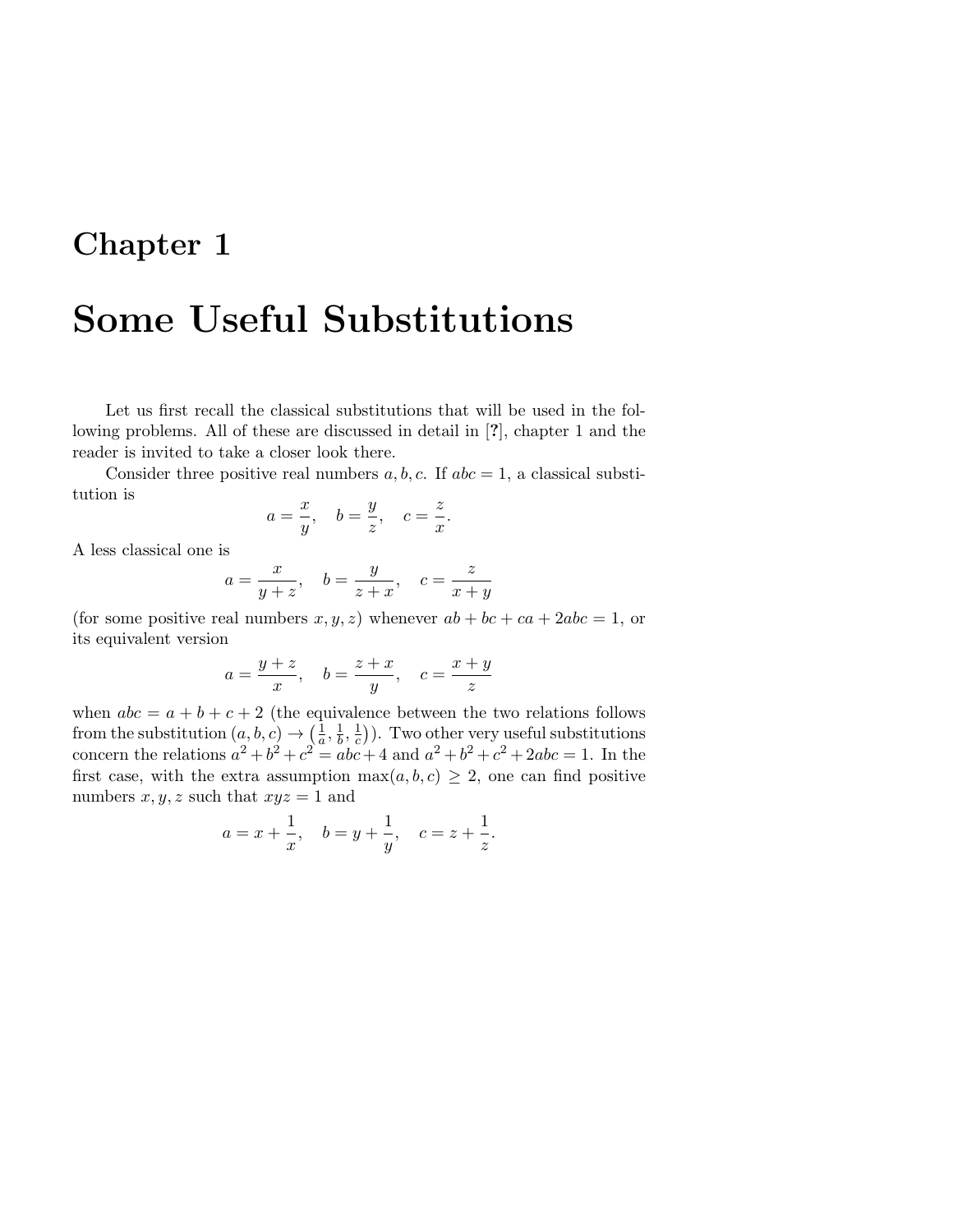In the second case one can find an acute-angled triangle ABC such that

$$
a = \cos(A), \quad b = \cos(B), \quad c = \cos(C).
$$

Of course, in practice one often needs to use a mixture of these substitutions and to be rather familiar with classical identities and inequalities. But experience comes with practice, so let us delve into some exercises and problems to see how things really work.

## 1.1 The relation  $a^2 + b^2 + c^2 = abc + 4$

We start with an easy exercise, based on the resolution of a quadratic equation.

1. Prove that if  $a, b, c \ge 0$  satisfy  $|a^2 + b^2 + c^2 - 4| = abc$ , then

$$
(a-2)(b-2) + (b-2)(c-2) + (c-2)(a-2) \ge 0.
$$

Titu Andreescu, Gazeta Matematică

*Proof.* If  $\max(a, b, c) < 2$ , then everything is clear, so assume that

$$
\max(a, b, c) \ge 2.
$$

Then  $a^2 + b^2 + c^2 - abc = 4$ , so there exist positive numbers  $x, y, z$  such that  $xyz = 1$  and

$$
a = x + \frac{1}{x}
$$
,  $b = y + \frac{1}{y}$ ,  $c = z + \frac{1}{z}$ .

But then  $a, b, c \geq 2$  and we are done again.

Proof. The most natural idea is to consider the hypothesis as a quadratic equation in a, for instance. It becomes  $a^2 \pm abc + b^2 + c^2 - 4 = 0$ , and solving the equation yields

$$
a = \frac{\mp bc \pm \sqrt{(b^2 - 4)(c^2 - 4)}}{2}.
$$

$$
\qquad \qquad \Box
$$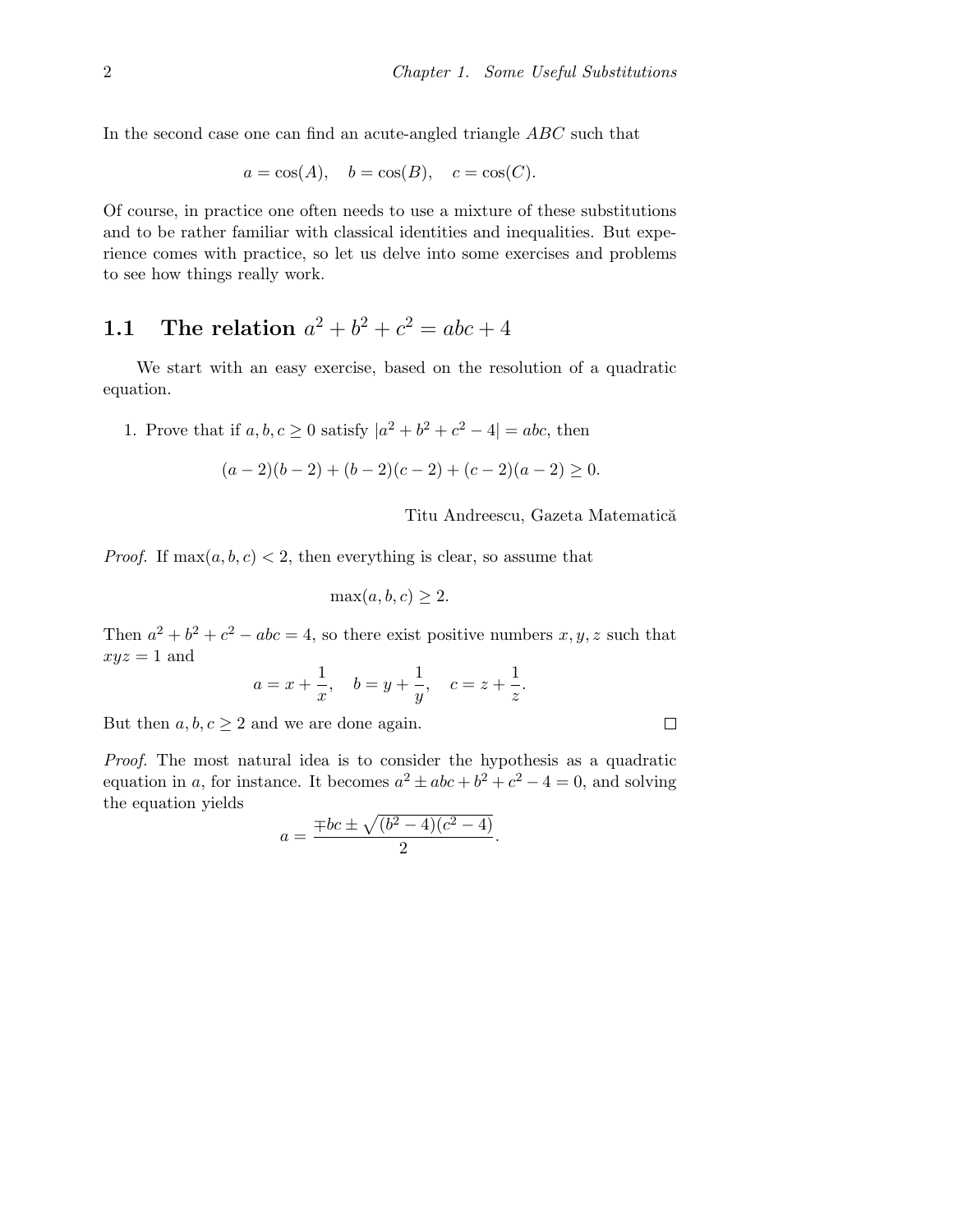Thus  $(b^2 - 4)(c^2 - 4) = (bc \pm 2a)^2$ , which can also be written as

$$
(b-2)(c-2) = \frac{(bc \pm 2a)^2}{(b+2)(c+2)} \ge 0.
$$

Writing similar expressions for the other two variables, we are done.

The following exercise is trickier and one needs some algebraic skills in order to solve it. We present two solutions, neither of which is really easy.

2. Find all triples  $x, y, z$  of positive real numbers such that

$$
\begin{cases}\nx^2 + y^2 + z^2 = xyz + 4 \\
xy + yz + zx = 2(x + y + z)\n\end{cases}
$$

*Proof.* By the second equation we have  $max(x, y, z) \ge 2$  and so the first equation yields the existence of positive real numbers  $a, b, c$  such that

$$
x = a + \frac{1}{a}
$$
,  $y = b + \frac{1}{b}$ ,  $z = c + \frac{1}{c}$ 

and  $abc = 1$ .

$$
\sum \left( ab + \frac{1}{ab} + \frac{a}{b} + \frac{b}{a} \right) = 2 \sum \left( a + \frac{1}{a} \right).
$$

Since  $abc = 1$ , we have

$$
\sum \frac{1}{a} = \sum ab, \quad \sum \frac{1}{ab} = \sum a,
$$

so the second equation can be written

$$
\sum \left(\frac{a}{b} + \frac{b}{a}\right) = \sum a + \sum ab.
$$

The left-hand side is also equal to

$$
\sum c(a^2 + b^2) = \left(\sum a\right)\left(\sum ab\right) - 3,
$$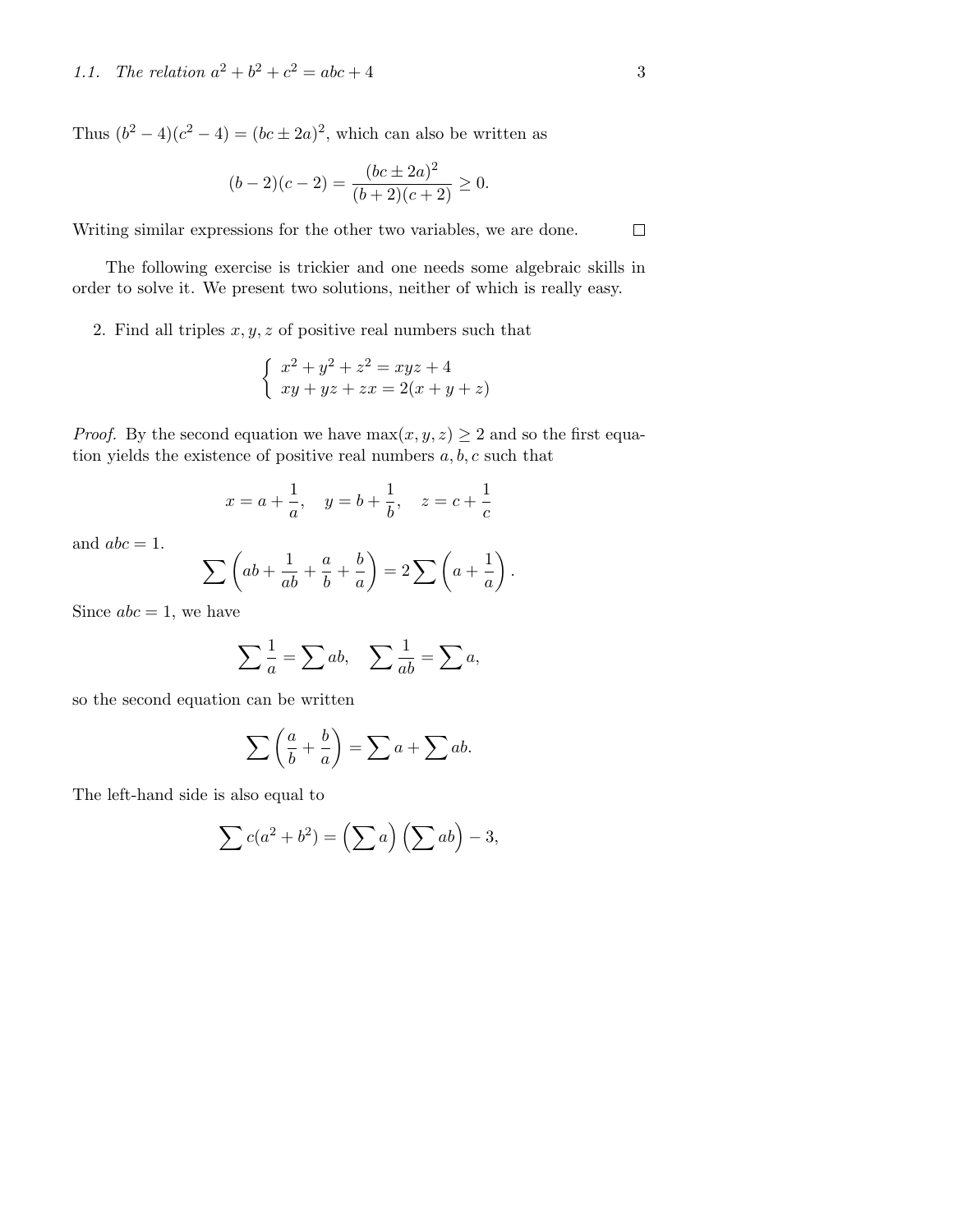because

$$
\frac{a}{b} + \frac{b}{a} = \frac{a^2 + b^2}{ab} = c(a^2 + b^2).
$$

We deduce that  $(\sum a - 1) (\sum ab - 1) = 4$ . Since  $\sum a \geq 3$  and  $\sum ab \geq 3$  (by the AM-GM inequality and the fact that  $abc = 1$ , this can only happen if  $a = b = c = 1$  and thus when  $x = y = z = 2$ .  $\Box$ 

*Proof.* If  $x + y = 2$ , the second equation yields  $xy = 4$ , so that  $(x - y)^2 = -12$ which is a contradiction. Thus  $x + y \neq 2$  and similarly  $y + z \neq 2$ ,  $z + x \neq 2$ . The second equation yields

$$
z = 2 + \frac{4 - xy}{x + y - 2},
$$

and a rather brutal insertion of this expression in the first equation gives

$$
(x-y)^{2} + \left(\frac{4-xy}{x+y-2}\right)^{2} = \frac{(4-xy)^{2}}{2-x-y}.
$$

Unless  $x = y = 2$ , this implies the inequality  $2 > x + y$ . If two of the numbers  $x, y, z$  are equal to 2, then trivially so is the third one. If not, the previous argument shows that  $2 > x + y$ ,  $2 > y + z$  and  $2 > x + z$ . But then the second equation yields

$$
x + y + z > \sum_{cyc} x\left(\frac{y+z}{2}\right) = xy + yz + zx = 2(x + y + z),
$$

a contradiction. Thus, the only solution is  $x = y = z = 2$ .

The following problem hides under a clever algebraic manipulation a very simple AM-GM argument. The inequality is quite strong, as the reader can easily see by trying a brute-force approach.

3. Prove that if  $a, b, c \geq 2$  satisfy  $a^2 + b^2 + c^2 = abc + 4$ , then  $a+b+c+ab+ac+bc \geq 2\sqrt{(a+b+c+3)(a^2+b^2+c^2-3)}$ .

Marian Tetiva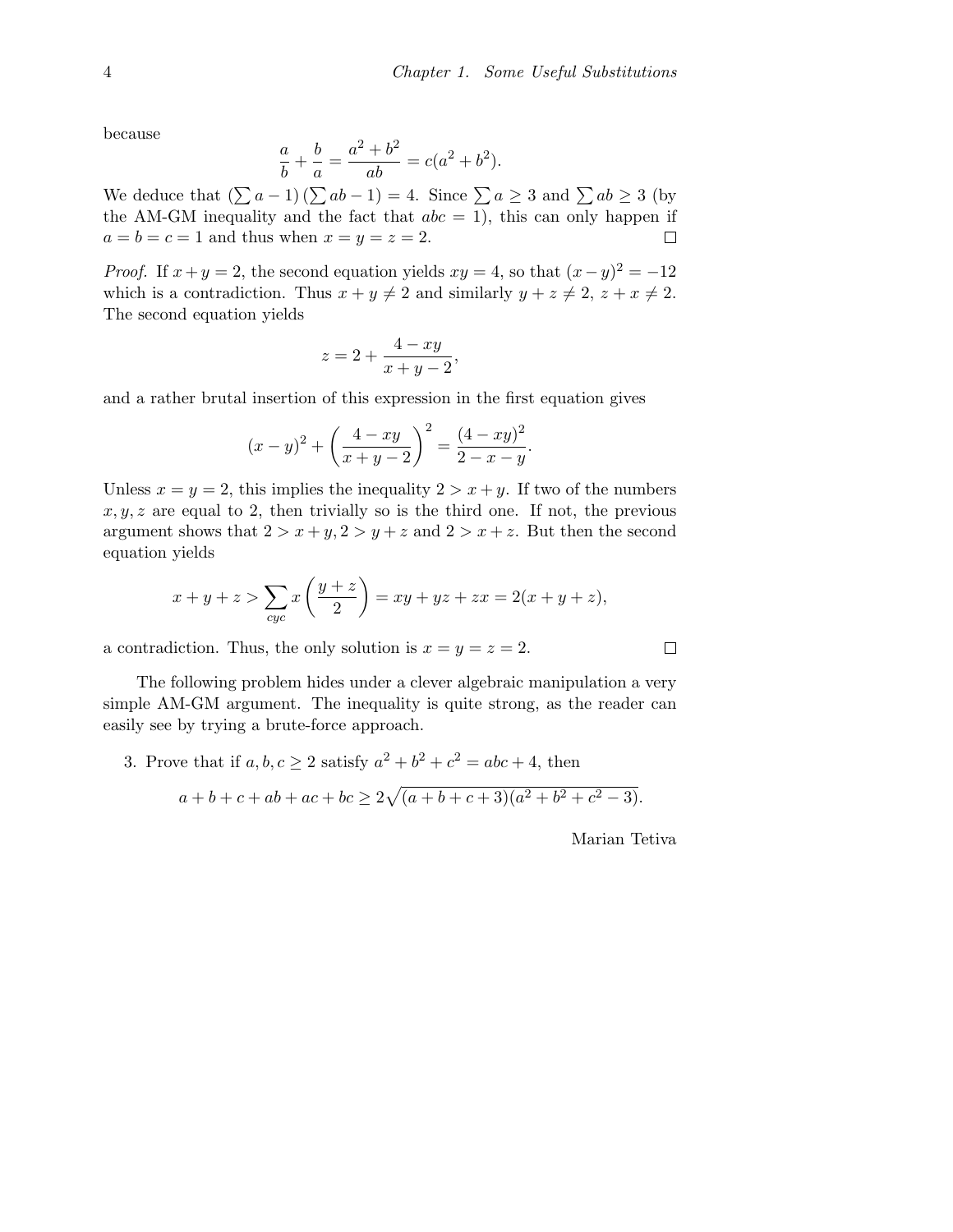*Proof.* The hypothesis yields the existence of positive real numbers  $x, y, z$  such that  $\alpha$ z  $\sim$ 

$$
a = \frac{x}{y} + \frac{y}{x}, \quad b = \frac{y}{z} + \frac{z}{y}, \quad c = \frac{x}{z} + \frac{z}{x}.
$$

The miracle is that both sides of the inequality have very nice factorizations. For the right-hand side, this is easy to observe, since

$$
a + b + c + 3 = (xy + yz + zx) \left(\frac{1}{xy} + \frac{1}{yz} + \frac{1}{zx}\right)
$$

and

$$
a^{2} + b^{2} + c^{2} - 3 = \sum \left(\frac{x^{2}}{y^{2}} + \frac{y^{2}}{x^{2}}\right) + 3 = \left(\sum x^{2}\right)\left(\sum \frac{1}{x^{2}}\right).
$$

For the left-hand side, things are more subtle, but one finally reaches the identity

$$
a+b+c+ab+bc+ca=\left(\sum x^2\right)\left(\sum \frac{1}{xy}\right)+\left(\sum \frac{1}{x^2}\right)\left(\sum xy\right).
$$

The desired inequality becomes simply the AM-GM inequality for two numbers!  $\Box$ 

The following problems are rather tricky mixtures of algebraic manipulations and elementary number theory.

4. Find all triplets of positive integers  $(k, l, m)$  with sum 2002 and for which the system  $\sim$  $\overline{a}$ 

$$
\begin{cases}\n\frac{x}{y} + \frac{y}{x} = k \\
\frac{y}{z} + \frac{z}{y} = l \\
\frac{z}{x} + \frac{x}{z} = m\n\end{cases}
$$

has real solutions.

Titu Andreescu, proposed for IMO 2002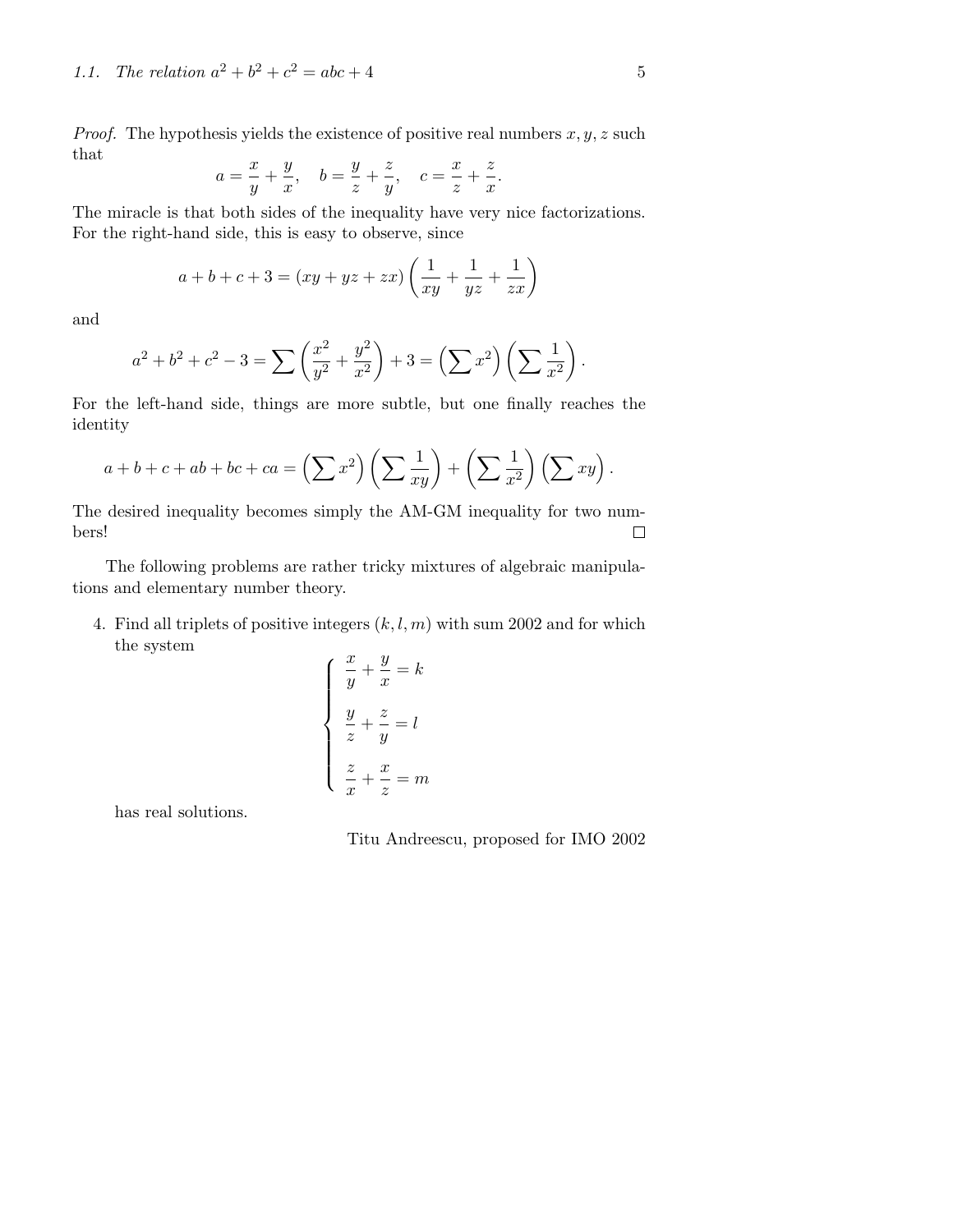Proof. The system has solutions if and only if

$$
k^2 + l^2 + m^2 = lkm + 4.
$$

An easy computation shows that this relation is equivalent to

$$
(k+2)(l+2)(m+2) = (k+l+m+2)^2.
$$

As  $k + l + m = 2002$ , we deduce that any solution of the problem satisfies  $k + l + m = 2002$  and

$$
(k+2)(l+2)(m+2) = (k+l+m+2)^2 = 2004^2 = 2^4 \cdot 3^2 \cdot 167^2.
$$

A simple case analysis shows that the only solutions are  $k = l = 1000, m = 2$ and its permutations. The result follows.  $\Box$ 

5. Solve in positive integers the equation

$$
(x+2)(y+2)(z+2) = (x+y+z+2)^2.
$$

Titu Andreescu

Proof. A simple algebraic manipulation shows that the equation is equivalent to  $x^2+y^2+z^2=xyz+4$  and, seeing this as a quadratic equation in z, we obtain the equivalent form  $(x^2-4)(y^2-4) = (xy-2z)^2$ . If  $x^2 < 4$ , then  $y^2 < 4$  as well and so  $x = y = 1$ , yielding  $z = 2$ . If  $x = 2$ , then  $y = z$ . In all other cases, we can find a positive square-free integer  $D$  (which is easily seen to be different from 1) and positive integers u, v such that  $x^2 - 4 = Du^2$  and  $y^2 - 4 = Dv^2$ . Thus, solving the problem comes down to solving the generalized Pell equation  $a^2 - Db^2 = 4$ , which is a classical topic: this equation always has nontrivial integer solutions and if  $(a_0, b_0)$  is the smallest solution with  $a_0, b_0 > 0$ , then all solutions are given by

$$
a_n = \left(\frac{a_0 + b_0\sqrt{D}}{2}\right)^n + \left(\frac{a_0 - b_0\sqrt{D}}{2}\right)^n,
$$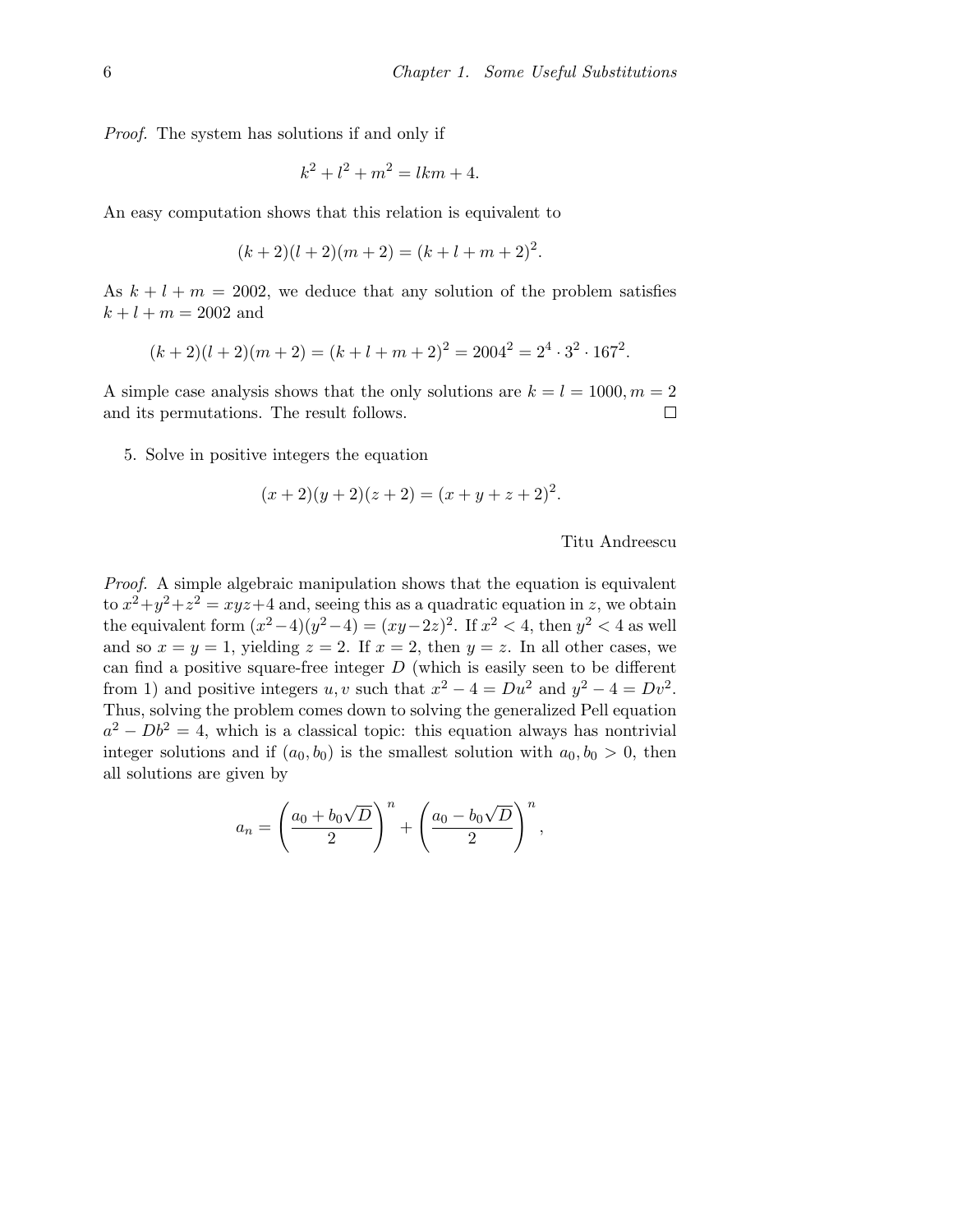1.1. The relation  $a^2 + b^2 + c^2 = abc + 4$  7

$$
b_n = \frac{1}{\sqrt{D}} \left[ \left( \frac{a_0 + b_0 \sqrt{D}}{2} \right)^n - \left( \frac{a_0 - b_0 \sqrt{D}}{2} \right)^n \right].
$$

Part of the following problem can be dealt in a classical way, but we do not know how to solve it entirely without using the trick of substitutions.

6. The sequence  $(a_n)_{n\geq 0}$  is defined by  $a_0 = a_1 = 97$  and

$$
a_{n+1} = a_n a_{n-1} + \sqrt{(a_n^2 - 1)(a_{n-1}^2 - 1)}
$$

for all  $n \geq 1$ . Prove that  $2 + \sqrt{2 + 2a_n}$  is a perfect square for all n.

Titu Andreescu

Proof. Writing

$$
(a_{n+1} - a_n a_{n-1})^2 = (a_n^2 - 1)(a_{n-1}^2 - 1)
$$

and simplifying this expression yields

$$
a_{n-1}^2 + a_n^2 + a_{n+1}^2 - 2a_n a_{n-1} a_{n+1} = 1,
$$

thus

$$
(2a_{n-1})^2 + (2a_n)^2 + (2a_{n+1})^2 - (2a_{n-1})(2a_n)(2a_{n+1}) = 4.
$$

Since we clearly have  $a_n > 2$  for all n, this implies the existence of a sequence  $x_n > 1$  such that  $2a_n = x_n + x_n^{-1}$  and such that  $x_{n+1} = x_n x_{n-1}$ . Thus  $\log x_n$ satisfies a Fibonacci-type recursive relation and so we can immediately find out the general term of the sequence  $(a_n)_n$ . Namely, a small computation shows that if we define  $\alpha = 2 + \sqrt{3}$ , then  $x_n = \alpha^{4F_n}$ , where  $F_n$  is the *n*th Fibonacci number. Thus

$$
a_n = \frac{1}{2} \left( \alpha^{4F_n} + \frac{1}{\alpha^{4F_n}} \right)
$$

and so

$$
2 + \sqrt{2 + 2a_n} = 2 + \left(\alpha^{2F_n} + \frac{1}{\alpha^{2F_n}}\right) = \left(\alpha^{F_n} + \frac{1}{\alpha^{F_n}}\right)^2.
$$

The result follows, since  $\alpha^n + \alpha^{-n} \in \mathbb{Z}$  for all n, by the binomial formula.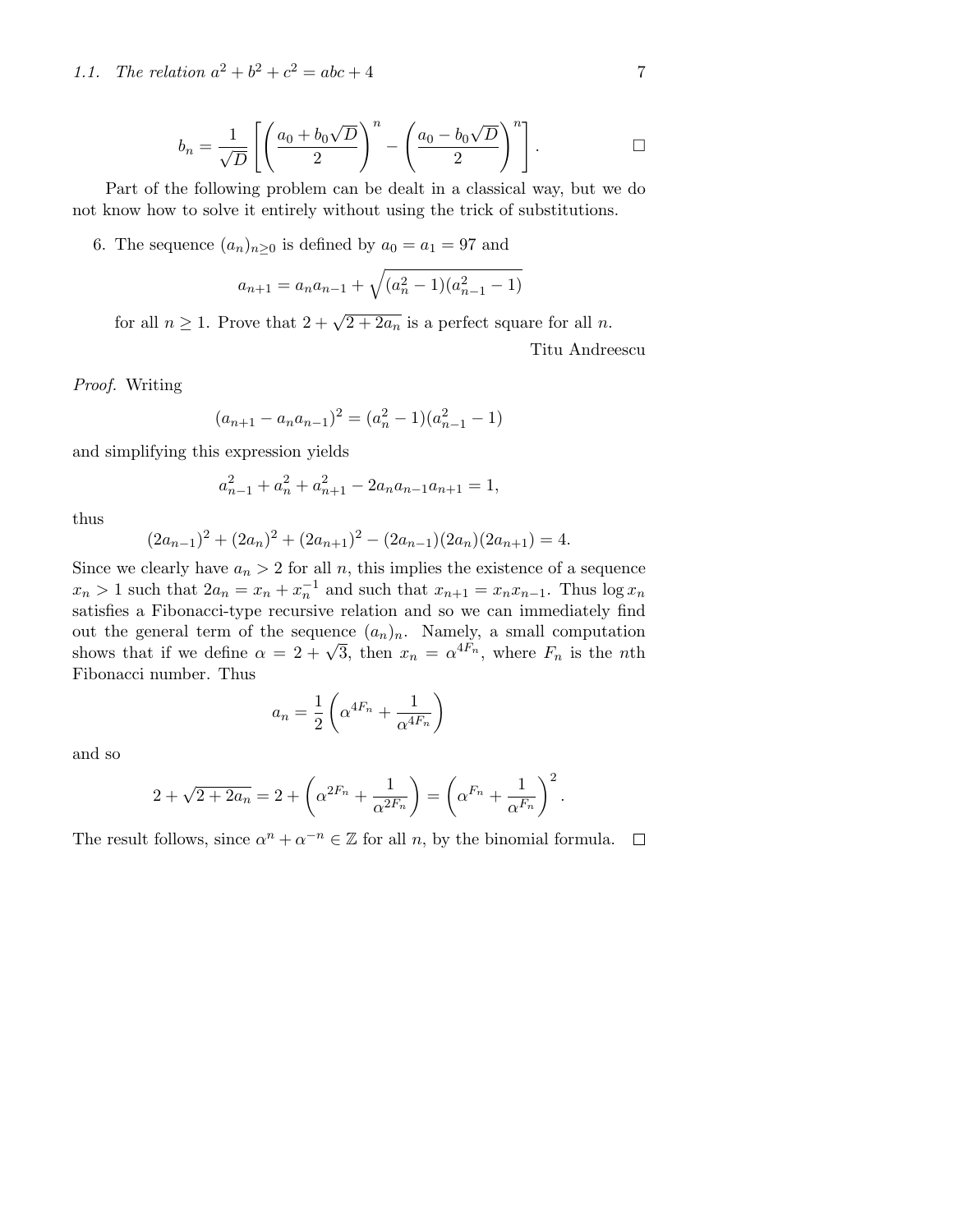Remark 1.1. Here is an alternative proof of the fact that all terms of the sequence are integers, without the use of substitutions. The method that we will use for this problem appears in many other problems. As we saw in the previous solution, the sequence satisfies the recursive relation

$$
a_{n+1}^2 + a_n^2 + a_{n-1}^2 - 2a_{n+1}a_n a_{n-1} = 1.
$$

Writing the same relation for  $n+1$  instead of n and subtracting the two yields the identity

$$
a_{n+2}^2 - a_{n-1}^2 = 2a_n a_{n+1} (a_{n+2} - a_{n-1}).
$$

Note that  $(a_n)_n$  is an increasing sequence (this follows trivially by induction from the recursive relation), so that we can divide by  $a_{n+2} - a_{n-1} \neq 0$  in the previous relation and get  $a_{n+2} = 2a_n a_{n+1} - a_{n-1}$ . The last relation clearly implies that all terms of the sequence are integers (since one can immediately check that this is the case with the first three terms of the sequence). Note the terms of the sequence). Note<br>however that it does not seem to follow easily that  $2 + \sqrt{2 + 2a_n}$  is a perfect square using this method.

Remark 1.2. There are a lot of examples of very complicated recurrence relations that rather unexpectedly yield integers. For instance, the reader can try to prove the following result concerning Somos-5 sequences: let  $a_1 = a_2 = \cdots = a_5 = 1$  and let

$$
a_{n+5} = \frac{a_{n+1}a_{n+4} + a_{n+2}a_{n+3}}{a_n}
$$

for  $n \geq 0$ . Then  $a_n$  is an integer for all n. Similarly one defines Somos-6, Somos-7, etc sequences by the formulas

$$
a_0 = a_1 = \dots = a_5 = 1, \quad a_{n+6} = \frac{a_{n+1}a_{n+5} + a_{n+2}a_{n+4} + a_{n+3}^2}{a_n},
$$
  

$$
a_0 = a_1 = \dots = a_6 = 1, \quad a_{n+7} = \frac{a_{n+1}a_{n+6} + a_{n+2}a_{n+5} + a_{n+3}a_{n+4}}{a_n},
$$

etc. One can prove (though this is not easy) that all terms of Somos-6 and Somos-7 sequences are integers. Surprisingly, this fails for Somos-8 sequences (in which case  $a_{17}$  is no longer an integer!).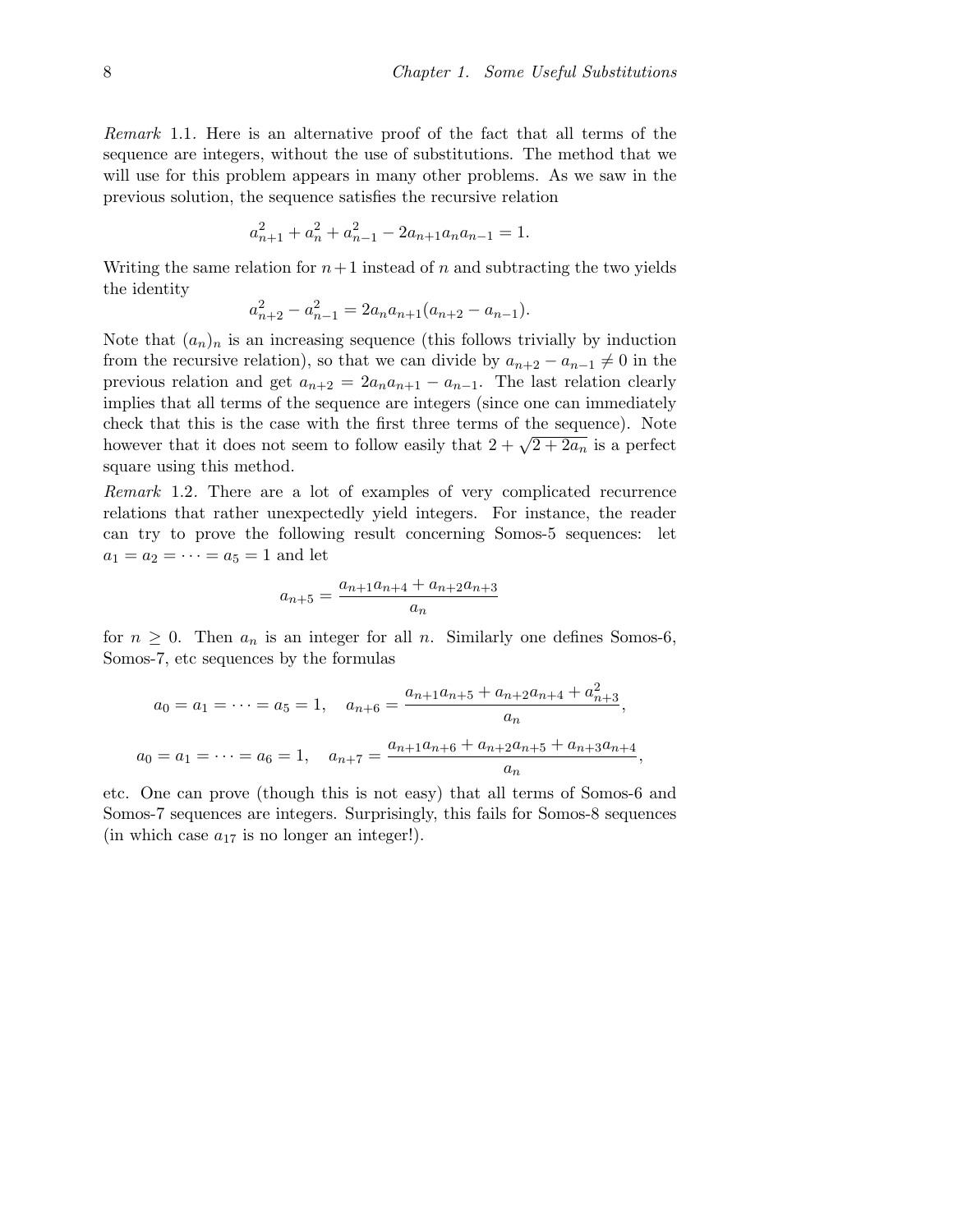## 1.2 The relations  $abc = a + b + c + 2$  and  $ab + bc + ca + 2abc = 1$

The first inequality in the following problem is very useful in practice and we will meet it very often in the following problems.

7. Prove that if  $x, y, z > 0$  and  $xyz = x + y + z + 2$ , then

$$
xy + yz + zx \ge 2(x + y + z)
$$
 and  $\sqrt{x} + \sqrt{y} + \sqrt{z} \le \frac{3}{2}\sqrt{xyz}$ .

Proof. With the usual substitutions

$$
x = \frac{b+c}{a}, \quad y = \frac{c+a}{b}, \quad z = \frac{a+b}{c},
$$

the first inequality comes down (after clearing denominators and canceling out similar terms) to Schur's inequality

$$
a(a-b)(a-c) + b(b-a)(b-c) + c(c-a)(c-b) \ge 0,
$$

while the second one follows by adding up the inequalities

$$
\sqrt{\frac{1}{xy}} = \sqrt{\frac{a}{a+c} \cdot \frac{b}{b+c}} \le \frac{1}{2} \left( \frac{a}{c+a} + \frac{b}{b+c} \right).
$$

The reader may find a bit strange the first method of proof of the following problem, but it is actually a quite powerful one. We will use again this kind of argument, see problem 11 for instance. Also, the third solution uses a very useful technique.

8. Let  $x, y, z > 0$  be such that  $xy + yz + zx = 2(x + y + z)$ . Prove that

$$
xyz \le x + y + z + 2.
$$

Gabriel Dospinescu, Mircea Lascu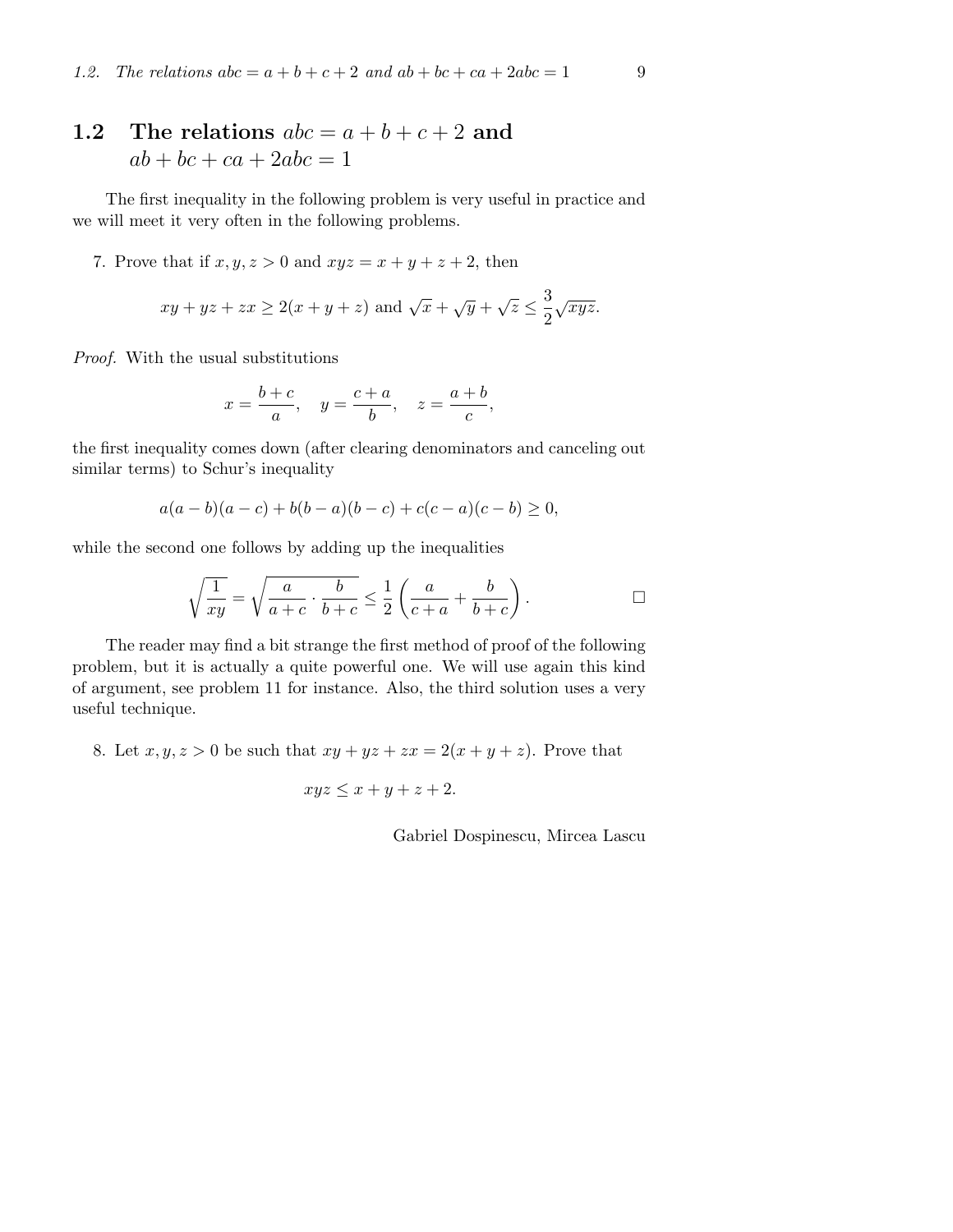*Proof.* We will argue by contradiction, assuming that  $xyz > x+y+z+2$ . We claim that we can find  $0 < r < 1$  such that  $X = rx, Y = ry, Z = rz$  satisfy  $XYZ = X + Y + Z + 2$ . Indeed, this comes down to the vanishing of

$$
f(r) = r^3 xyz - r(x + y + z) - 2
$$

between 0 and 1, and this is clear, since  $f(0) < 0$  and  $f(1) > 0$ . Next, the condition  $xy + yz + zx = 2(x + y + z)$  yields

$$
XY + YZ + ZX = 2r(X + Y + Z) < 2(X + Y + Z).
$$

This contradicts the first inequality of problem 7.

Proof. The condition can also be rewritten in the form

$$
(x-1)(y-1) + (y-1)(z-1) + (z-1)(x-1) = 3
$$

or in the form

$$
xyz - x - y - z - 1 = (x - 1)(y - 1)(z - 1).
$$

We will discuss several cases. If  $x, y, z \geq 1$ , then by the AM-GM inequality and the first identity, we get

$$
1 \ge \sqrt[3]{(x-1)^2(y-1)^2(z-1)^2},
$$

which yields, thanks to the second identity, the desired estimate.

If  $x, y, z \leq 1$  or if only one of the numbers  $x, y, z$  is smaller than or equal to 1, then  $(x - 1)(y - 1)(z - 1) \le 0$  and so  $xyz \le x + y + z + 1$  in this case. Finally, if two of the numbers are smaller than 1, say  $x, y \leq 1$ , the desired inequality can be written in the form  $0 \le x + y + z(1 - xy) + 2$ , which is obvious.  $\Box$ 

*Proof.* For three positive real numbers  $x, y, z$  consider fixing the first two elementary symmetric polynomials  $\sigma_1 = x + y + z$  and  $\sigma_2 = xy + yz + zx$  and letting  $\sigma_3 = xyz$  vary. This amounts to varying only the constant term in the polynomial

$$
p(t) = t3 - \sigma_1 t2 + \sigma_2 t - \sigma_3 = (t - x)(t - y)(t - z)
$$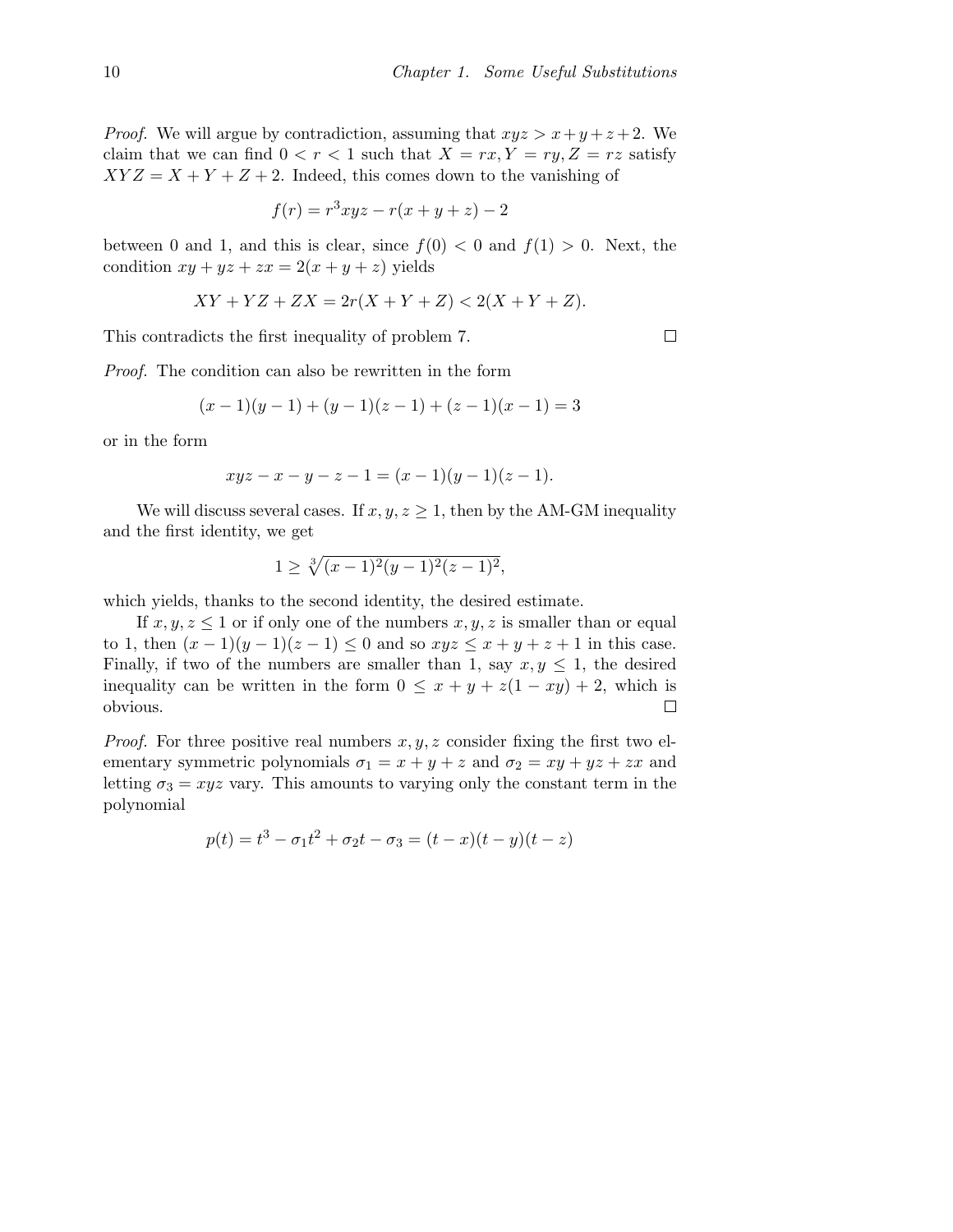and defining  $x, y, z$  to be the three roots of this polynomial (in some order). Increasing  $\sigma_3$ , i.e. lowering the constant term, corresponds geometrically to lowering the graph. As we lower the graph, the smallest root increases, thus we maintain three positive real roots until the smallest root becomes a double root. If the double root is at  $t = a$  and the larger root at  $t = b$ , then we have  $\sigma_1 = 2a + b, \ \sigma_2 = a^2 + 2ab \text{ and } \sigma_3 = a^2b.$ 

If we fix  $\sigma_1$  and  $\sigma_2$  with  $\sigma_2 = 2\sigma_1$  as hypothesized, then we find  $b = \frac{(4-a)a}{2(a-1)}$ and because  $0 < a \le b$ , we see that  $1 < a \le 2$ . By the discussion above  $xyz = \sigma_3 \leq a^2b$ , so it suffices to show that

$$
a^{2}b = \frac{(4-a)a^{3}}{2(a-1)} \le 2a + b + 2 = 2a + \frac{(4-a)a}{2(a-1)} + 2
$$

for  $1 < a \leq 2$ . But this rearranges to  $(a-2)^2(a^2-1) \geq 0$  and we are done.

The technique used in the first solution of the next problem is rather versatile and the reader is invited to read the addendum ?? for more examples.

9. Let  $x, y, z > 0$  be such that  $xy + yz + zx + xyz = 4$ . Prove that

$$
3\left(\frac{1}{\sqrt{x}} + \frac{1}{\sqrt{y}} + \frac{1}{\sqrt{z}}\right)^2 \ge (x+2)(y+2)(z+2).
$$

Gabriel Dospinescu

Proof. Using the usual substitution

$$
x = \frac{2a}{b+c}, \quad y = \frac{2b}{c+a}, \quad z = \frac{2c}{a+b},
$$

the problem reduces to proving the inequality

$$
3\left(\sum\sqrt{\frac{b+c}{a}}\right)^2 \ge 16\frac{(a+b+c)^3}{(a+b)(b+c)(c+a)}.
$$